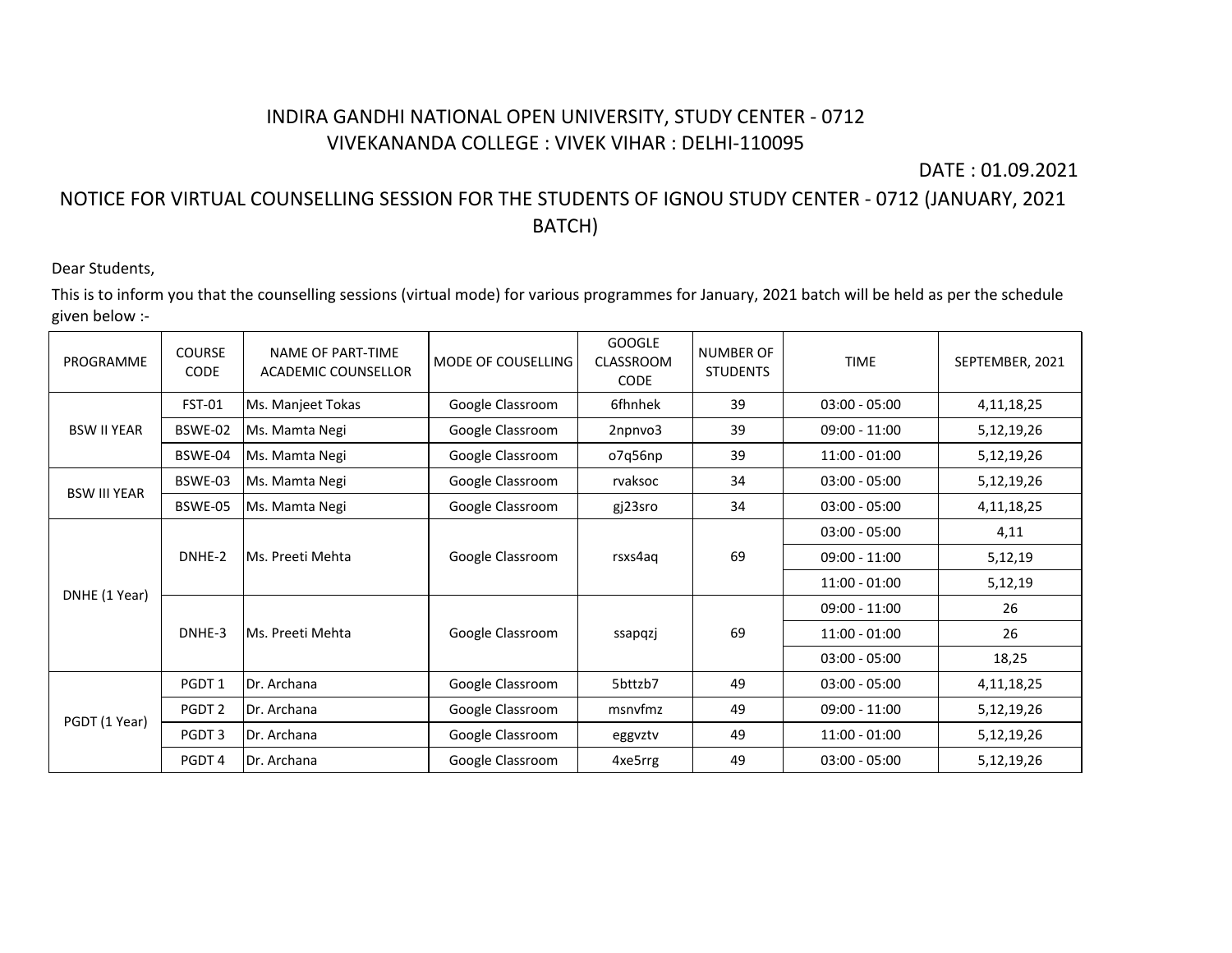| <b>MAH I YEAR</b>  | $MHI-1$         | Dr. Kundan Kumar                                  | Google Classroom | m4kob3l | 100 | $09:00 - 11:00$ | 5,12,19,26    |
|--------------------|-----------------|---------------------------------------------------|------------------|---------|-----|-----------------|---------------|
|                    | $MHI-2$         | Dr. Kundan Kumar                                  | Google Classroom | oyb42e2 | 100 | $11:00 - 01:00$ | 5,12,19,26    |
|                    | MHI-4           | Dr. Anil Bharti                                   | Google Classroom | rkgp5kj | 100 | $03:00 - 05:00$ | 5,12,19,26    |
|                    | MHI-5           | Dr. Anil Bharti                                   | Google Classroom | rb3leby | 100 | $03:00 - 05:00$ | 4, 11, 18, 25 |
|                    | MHI-3           | Dr. Amrit Anurag (in place of<br>Dr. Vinod Kumar) | Google Classroom | 67jtzlj | 54  | $11:00 - 01:00$ | 5,12,19,26    |
|                    | MHI-6           | Dr. Amrit Anurag                                  | Google Classroom | 5r4f446 | 25  | $03:00 - 05:00$ | 5,12,19,26    |
|                    | MHI-8           | Dr. Amrit Anurag                                  | Google Classroom | v2dpidl | 44  | $03:00 - 05:00$ | 4, 11, 18, 25 |
| <b>MAH II YEAR</b> | MHI-9           | Dr. Amrit Anurag (in place of<br>Dr. Vinod Kumar) | Google Classroom | pege2k3 | 52  | $01:00 - 03:00$ | 5,12,19,26    |
|                    | <b>MPSE-003</b> | Dr. Kiran Pal                                     | Google Classroom | dzh5gtg | 10  | $09:00 - 11:00$ | 5,12,19       |
|                    | <b>MPSE-004</b> | Dr. Amrit Anurag                                  | Google Classroom | eugzo5h | 10  | $01:00 - 03:00$ | 4,            |
|                    | MEC-101         | Mr. Lalit                                         | Google Classroom | wy5565d | 112 | $03:00 - 05:00$ | 4,11,18,25    |
| MEC I YEAR         | <b>MEC-002</b>  | Mr. Amit Singh Khokhar                            | Google Classroom | okxy7jl | 112 | $09:00 - 11:00$ | 5,12,19,26    |
|                    | <b>MEC-103</b>  | Mr. Amit Singh Khokhar                            | Google Classroom | t7j5exg | 112 | $03:00 - 05:00$ | 5,12,19,26    |
|                    | <b>MEC-004</b>  | Mr. Amit Singh Khokhar                            | Google Classroom | y5htebr | 112 | $11:00 - 01:00$ | 5,12,19,26    |
|                    | <b>MEC-106</b>  | Mr. Lalit                                         | Google Classroom | daaqspd | 55  | $11:00 - 01:00$ | 5,12,19,26    |
| MEC II YEAR        | <b>MEC-007</b>  | Mr. Lalit                                         | Google Classroom | tuo7ll7 | 55  | $09:00 - 11:00$ | 5,12,19,26    |
|                    | <b>MEC-108</b>  | Mr. Amit Singh Khokhar                            | Google Classroom | eozpk6f | 55  | $03:00 - 05:00$ | 4, 11, 18, 25 |
|                    | $MEG-1$         | Mr. Amit Kumar                                    | Google Classroom | lyf2l5f | 149 | $09:00 - 11:00$ | 5,12,19,26    |
| MEG I YEAR         | MEG-2           | Mr. Amit Kumar                                    | Google Classroom | g5yicpe | 149 | $11:00 - 01:00$ | 5,12,19,26    |
|                    | MEG-3           | Mr. Anand Kumar Singh                             | Google Classroom | d7j75xz | 149 | $03:00 - 05:00$ | 5,12,19,26    |
|                    | MEG-4           | Mr. Amit Kumar                                    | Google Classroom | ocy4fpb | 149 | $03:00 - 05:00$ | 4, 11, 18, 25 |
| MEG II YEAR        | MEG-7           | Mr. Anand Kumar Singh                             | Google Classroom | b7pzqg4 | 84  | $09:00 - 11:00$ | 5,12,19,26    |
|                    | MEG-14          | Mr. Anand Kumar Singh                             | Google Classroom | 3we7uhz | 26  | $11:00 - 01:00$ | 5,12,19,26    |
| MHD I YEAR         | MHD-02          | Dr. Avadesh Kumar                                 | Google Classroom | 5jbwtog | 101 | $09:00 - 11:00$ | 5,12,19,26    |
|                    | MHD-03          | Dr. Avadesh Kumar                                 | Google Classroom | gdbr5dc | 101 | $11:00 - 01:00$ | 5,12,19,26    |
|                    | MHD-04          | Dr. Avadesh Kumar                                 | Google Classroom | gsy5ilu | 101 | $03:00 - 05:00$ | 4, 11, 18, 25 |
|                    | MHD-06          | Dr. Avadesh Kumar                                 | Google Classroom | ligj2mg | 101 | $03:00 - 05:00$ | 5,12,19,26    |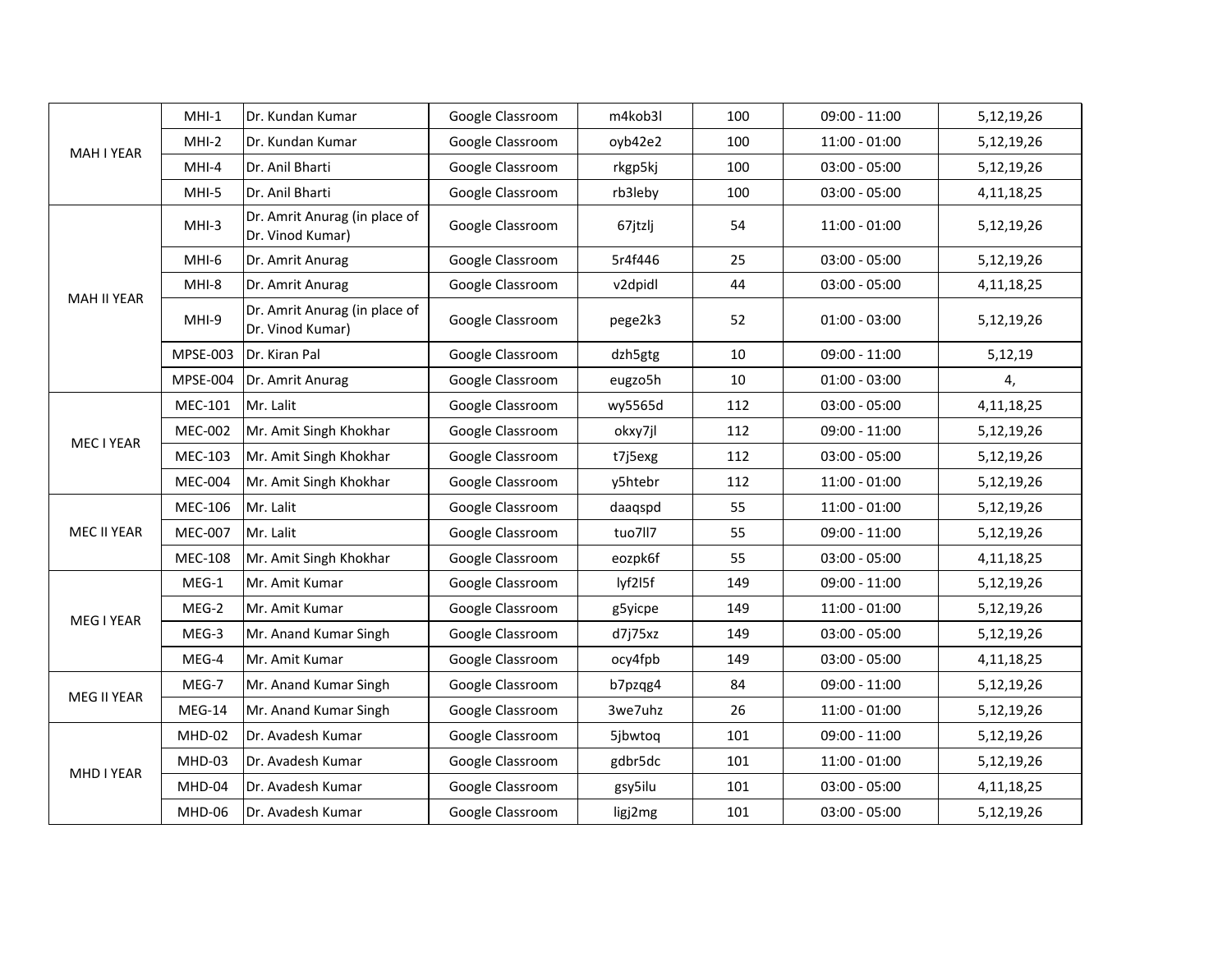|             | MHD-01          | Dr. Anu Kumari          | Google Classroom | eoknro7 | 72  | $09:00 - 11:00$ | 5,12,19       |
|-------------|-----------------|-------------------------|------------------|---------|-----|-----------------|---------------|
|             | MHD-05          | Dr. Gopal Lal Meena     | Google Classroom | i5slwlf | 72  | $11:00 - 01:00$ | 5,12,19,26    |
|             | MHD-07          | Dr. Pankaj Sharma       | Google Classroom | krgrxye | 72  | $03:00 - 05:00$ | 4,            |
| MHD II YEAR | $MHD-13$        | Dr. Gopal Lal Meena     | Google Classroom | bmqugth | 19  | $03:00 - 05:00$ | 5,12          |
|             | <b>MHD-15</b>   | Dr. Gopal Lal Meena     | Google Classroom | akxn4h5 | 19  | $01:00 - 03:00$ | 4,            |
|             | <b>MHD-16</b>   | Dr. Hemanshi Srivastava | Google Classroom | 6j3ufsi | 19  | $01:00 - 03:00$ | 5,12,19       |
|             | $MHD-17$        | Dr. Gopal Lal Meena     | Google Classroom | in3u2ze | 8   | $01:00 - 03:00$ | 11,18         |
|             | MPA-011         | Dr. Manish Kumar        | Google Classroom | xyoky56 | 78  | $03:00 - 05:00$ | 4, 11, 18, 25 |
| MPA I YEAR  | MPA-012         | Dr. Manish Kumar        | Google Classroom | 4mqbdfj | 78  | $09:00 - 11:00$ | 5,12,19,26    |
|             | MPA-013         | Dr. Shyam Sundar Prasad | Google Classroom | pdp3ad3 | 78  | $11:00 - 01:00$ | 5,12,19,26    |
|             | MPA-014         | Dr. Manish Kumar        | Google Classroom | rcd73dy | 78  | $01:00 - 03:00$ | 5,12,19,26    |
|             | MPA-015         | Ms. Tanya Fransz        | Google Classroom | izuhz5y | 20  | $11:00 - 01:00$ | 5,12,19,26    |
|             | MPA-016         | Dr. Shyam Sundar Prasad | Google Classroom | qvzh2d3 | 20  | $03:00 - 05:00$ | 5,12,19,26    |
| MPA II YEAR | MPA-017         | Dr.Manoj Kumar          | Google Classroom | uuzc23b | 13  | $01:00 - 03:00$ | 4,            |
|             | MPA-018         | Dr.Manoj Kumar          | Google Classroom | jullhmm | 13  | $03:00 - 05:00$ | 4,            |
|             | MPS-003         | Ms. Priyanka            | Google Classroom | x76bkit | 17  | $01:00 - 03:00$ | 5,12,19,26    |
|             | MSO-002         | Ms. Archana Pandey      | Google Classroom | bzoupu7 | 8   | $09:00 - 11:00$ | 5,12,19,26    |
|             | MPS-001         | Ms. Priyanka            | Google Classroom | mshagwi | 339 | $03:00 - 05:00$ | 4, 11, 18, 25 |
|             | MPS-002         | Ms. Priyanka            | Google Classroom | zhrkxiv | 339 | $09:00 - 11:00$ | 5,12,19,26    |
| MPS I YEAR  | MPS-003         | Ms. Priyanka            | Google Classroom | x76bkit | 339 | $01:00 - 03:00$ | 5,12,19,26    |
|             | MPS-004         | Ms. Priyanka            | Google Classroom | 7ckij42 | 339 | $03:00 - 05:00$ | 5,12,19,26    |
|             | MGPE-007        | Dr. Maheep              | Google Classroom | ppf57wq | 115 | $01:00 - 03:00$ | 5,12,19       |
|             | MPSE-001        | Dr. Kiran Pal           | Google Classroom | g6qibns | 179 | $11:00 - 01:00$ | 5,12,19       |
|             | MPSE-002        | Dr. Kiran Pal           | Google Classroom | tvalzsx | 34  | $03:00 - 05:00$ | 4,            |
|             | MPSE-003        | Dr. Kiran Pal           | Google Classroom | dzh5gtg | 85  | $09:00 - 11:00$ | 5,12,19       |
|             | MPSE-004        | Dr. Amrit Anurag        | Google Classroom | eugzo5h | 168 | $01:00 - 03:00$ | 4,            |
|             | <b>MPSE-005</b> | Dr. Kiran Pal           | Google Classroom | u7ivngy | 21  | $09:00 - 11:00$ | 26            |
| MPS II YEAR | MPSE-006        | Dr. Kiran Pal           | Google Classroom | yuz3ft5 | 60  | $11:00 - 01:00$ | 26            |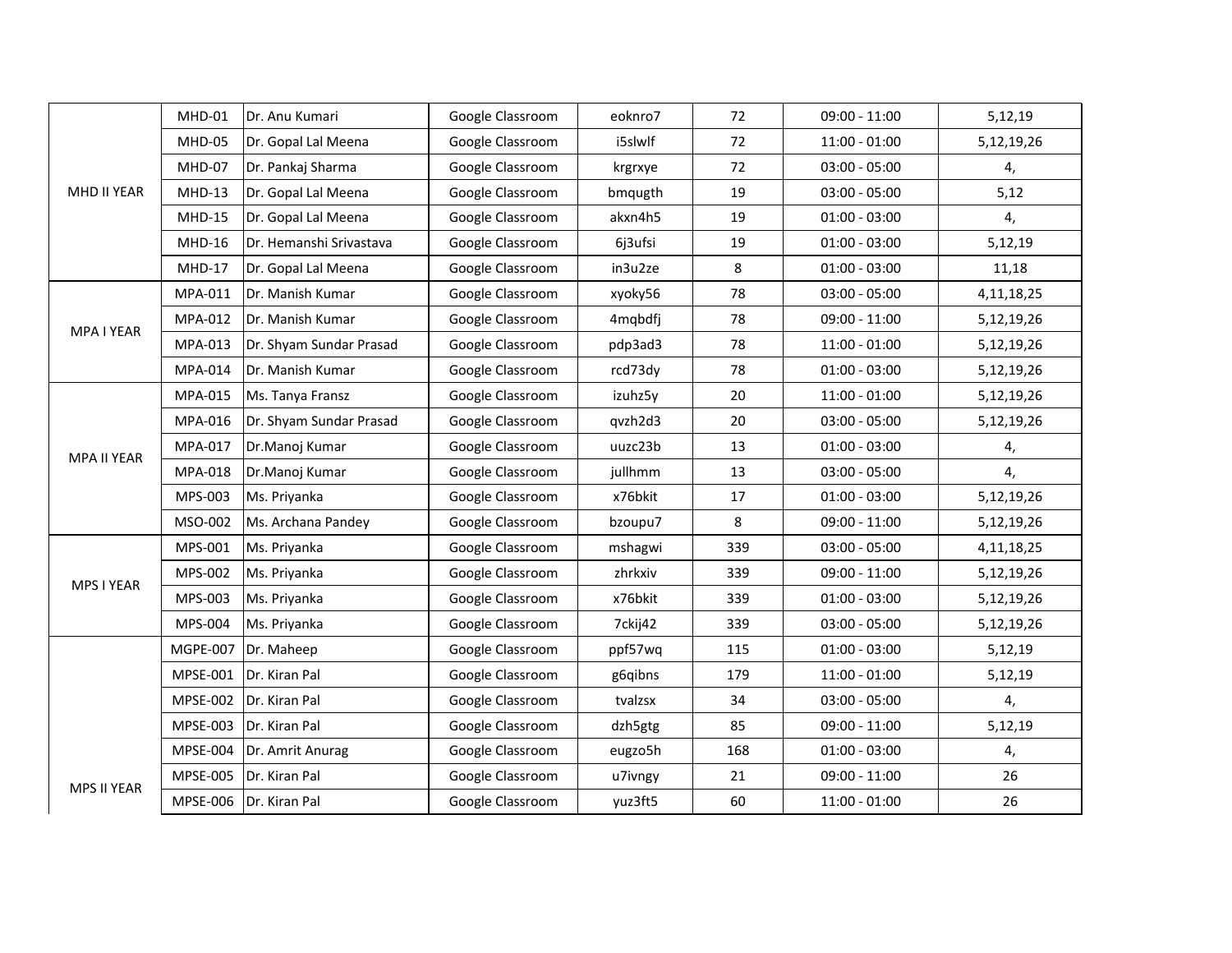|                    | <b>MPSE-007</b> | Dr. Maheep                      | Google Classroom | ncah3j6 | 174 | $03:00 - 05:00$ | 5,12,19       |
|--------------------|-----------------|---------------------------------|------------------|---------|-----|-----------------|---------------|
|                    | MPSE-009        | Dr. Maheep                      | Google Classroom | psq5nxb | 16  | $01:00 - 03:00$ | 26            |
|                    | <b>MPSE-011</b> | Dr. Maheep                      | Google Classroom | xymmur5 | 30  | $03:00 - 05:00$ | 26            |
|                    | MPSE-012        | Dr. Maheep                      | Google Classroom | msj4mug | 15  | $01:00 - 03:00$ | 11,18,25      |
|                    | MPSE-013        | Dr. Maheep                      | Google Classroom | zdlzplq | 14  | $03:00 - 05:00$ | 11,18,25      |
| MSO I YEAR         | MSO-001         | Ms. Archana Pandey              | Google Classroom | enlsmls | 423 | $03:00 - 05:00$ | 4,11,18,25    |
|                    | MSO-002         | Ms. Archana Pandey              | Google Classroom | bzoupu7 | 423 | $09:00 - 11:00$ | 5,12,19,26    |
|                    | MSO-004         | Ms. Archana Pandey              | Google Classroom | cohyto4 | 423 | $01:00 - 03:00$ | 5,12,19,26    |
| <b>MSO II YEAR</b> | MPA-016         | Dr. Shyam Sundar Prasad         | Google Classroom | qvzh2d3 | 25  | $03:00 - 05:00$ | 5,12,19,26    |
|                    | MPS-003         | Ms. Priyanka                    | Google Classroom | x76bkit | 52  | $01:00 - 03:00$ | 5,12,19,26    |
|                    | MSOE-001        | Ms. Tirthajani Panda            | Google Classroom | f757re3 | 63  | $09:00 - 11:00$ | 5,12,19,26    |
|                    | MSOE-002        | Ms. Tirthajani Panda            | Google Classroom | wncstyy | 22  | $11:00 - 01:00$ | 5,12,19,26    |
|                    |                 | MSOE-003   Ms. Tirthajani Panda | Google Classroom | uwzjrlt | 57  | $03:00 - 05:00$ | 4,11,18,25    |
|                    | MSOE-004        | Ms. Tirthajani Panda            | Google Classroom | finlkgr | 49  | $01:00 - 03:00$ | 4, 11, 18, 25 |

You are required to attend your counselling at the scheduled date and time. Please get in touch with your counsellor at the earliest. The Study Center shall be sharing your e-mail ID with the concerned counsellor for the purpose of getting connected on google classroom.

Subject Name :-

- BSW II YEAR FST-01 Foundation Course in Science and Technology
- BSW II YEAR BSWE-02 Social Work Intervention with individuals and groups
- BSW II YEAR BSWE-04 Introduction to Family Life Education
- BSW III YEAR BSWE-03 Social Work intervention with communities and institutions
- BSW III YEAR BSWE-05 Introduction to HIV/AIDS
- DNHE (1 Year) DNHE-2 Public Health and Hygiene
- DNHE (1 Year) DNHE-3 Nutrition and Health Education
- PGDT (1 Year) PGDT 1 Anuvad: Siddhant Aur Pravidhi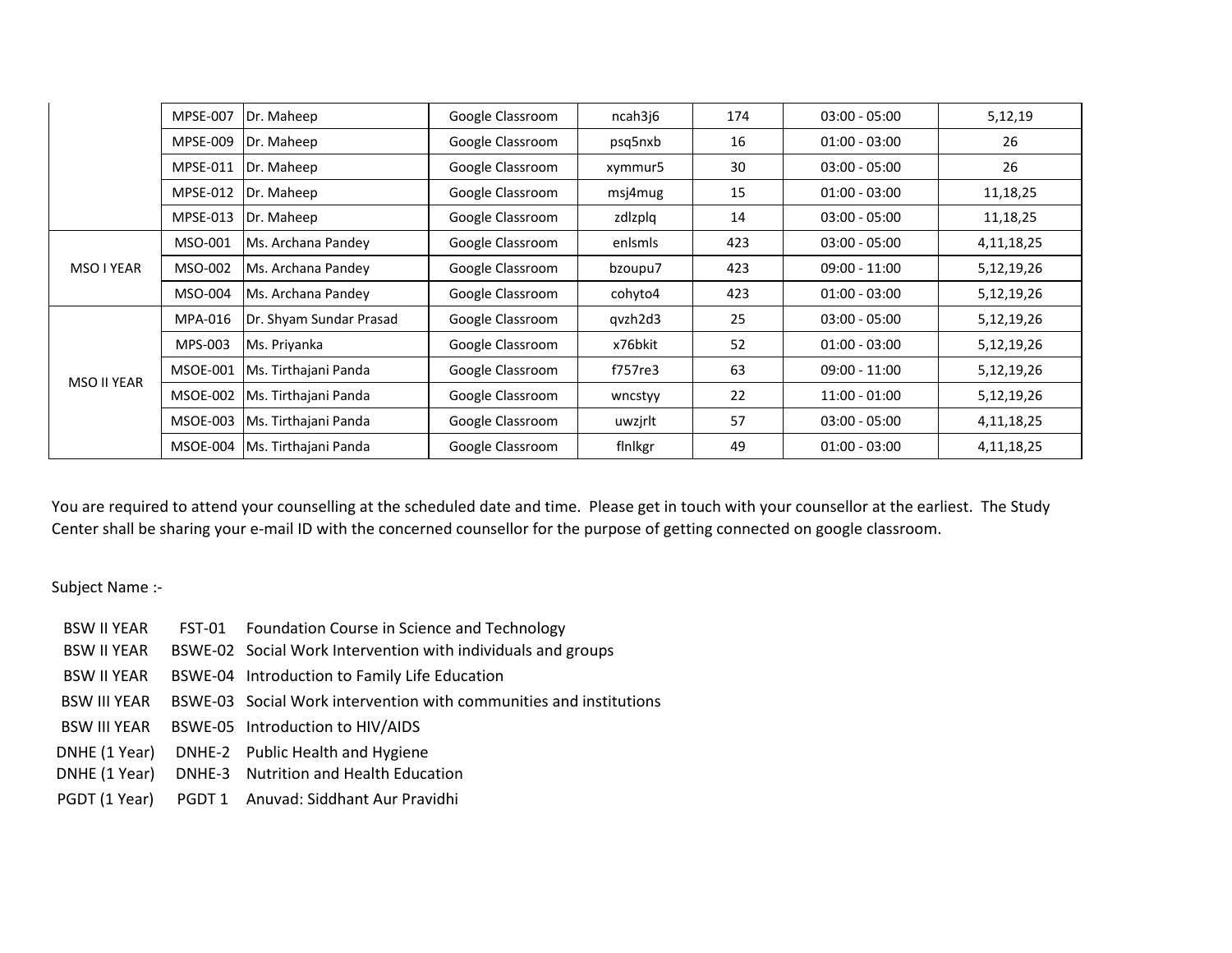| PGDT (1 Year)      | PGDT <sub>2</sub> | Anuvad Ka Bhashik Aur Samajik Paksh                      |
|--------------------|-------------------|----------------------------------------------------------|
| PGDT (1 Year)      | PGDT3             | Vyavaharik Anuvad Ke Vividh Star Aur Kshetra             |
| PGDT (1 Year)      | PGDT4             | Prashasanik Anuvad                                       |
| <b>MAH I YEAR</b>  | $MHI-1$           | <b>Ancient and Medieval Societies</b>                    |
| MAH I YEAR         | MHI-2             | Modern World                                             |
| <b>MAH I YEAR</b>  | MHI-4             | Political Structures in India                            |
| <b>MAH I YEAR</b>  | MHI-5             | History of Indian Economy                                |
| <b>MAH II YEAR</b> | MHI-3             | Historiography                                           |
| <b>MAH II YEAR</b> | MHI-6             | Evolution of Social Structures in India through the Ages |
| MAH II YEAR        | MHI-8             | History of Ecology and Environment : India               |
| MAH II YEAR        | MHI-9             | <b>Indian National Movement</b>                          |
| <b>MAH II YEAR</b> |                   | MPSE-003 Western Political Thought                       |
| MAH II YEAR        |                   | MPSE-004 Social and Political Thought in Modern India    |
| MEC I YEAR         |                   | MEC-101 Microeconomic Analysis                           |
| MEC I YEAR         |                   | MEC-002 Macroeconomic Analysis                           |
| MEC I YEAR         |                   | MEC-103 Quantitative Methods                             |
| MEC I YEAR         |                   | MEC-004 Economics of Growth and Development              |
| MEC II YEAR        |                   | MEC-106 Public Economics                                 |
| MEC II YEAR        |                   | MEC-007 International Trade and Finance                  |
| MEC II YEAR        |                   | MEC-108 Economics of Social Sector and Environment       |
| MEG I YEAR         | $MEG-1$           | <b>British Poetry</b>                                    |
| <b>MEG I YEAR</b>  | $MEG-2$           | <b>British Drama</b>                                     |
| <b>MEG I YEAR</b>  | MEG-3             | <b>British Novel</b>                                     |
| MEG I YEAR         | MEG-4             | Aspects of Language                                      |
| MEG II YEAR        | MEG-7             | Indian English Literature                                |
| MEG II YEAR        | $MEG-14$          | Contemporary Indian Literature in English Translation    |
| MHD I YEAR         | MHD-02            | Aadhunik Hindi Kavita                                    |
| <b>MHD I YEAR</b>  | MHD-03            | Upanyas evem Kahaniya                                    |
|                    |                   |                                                          |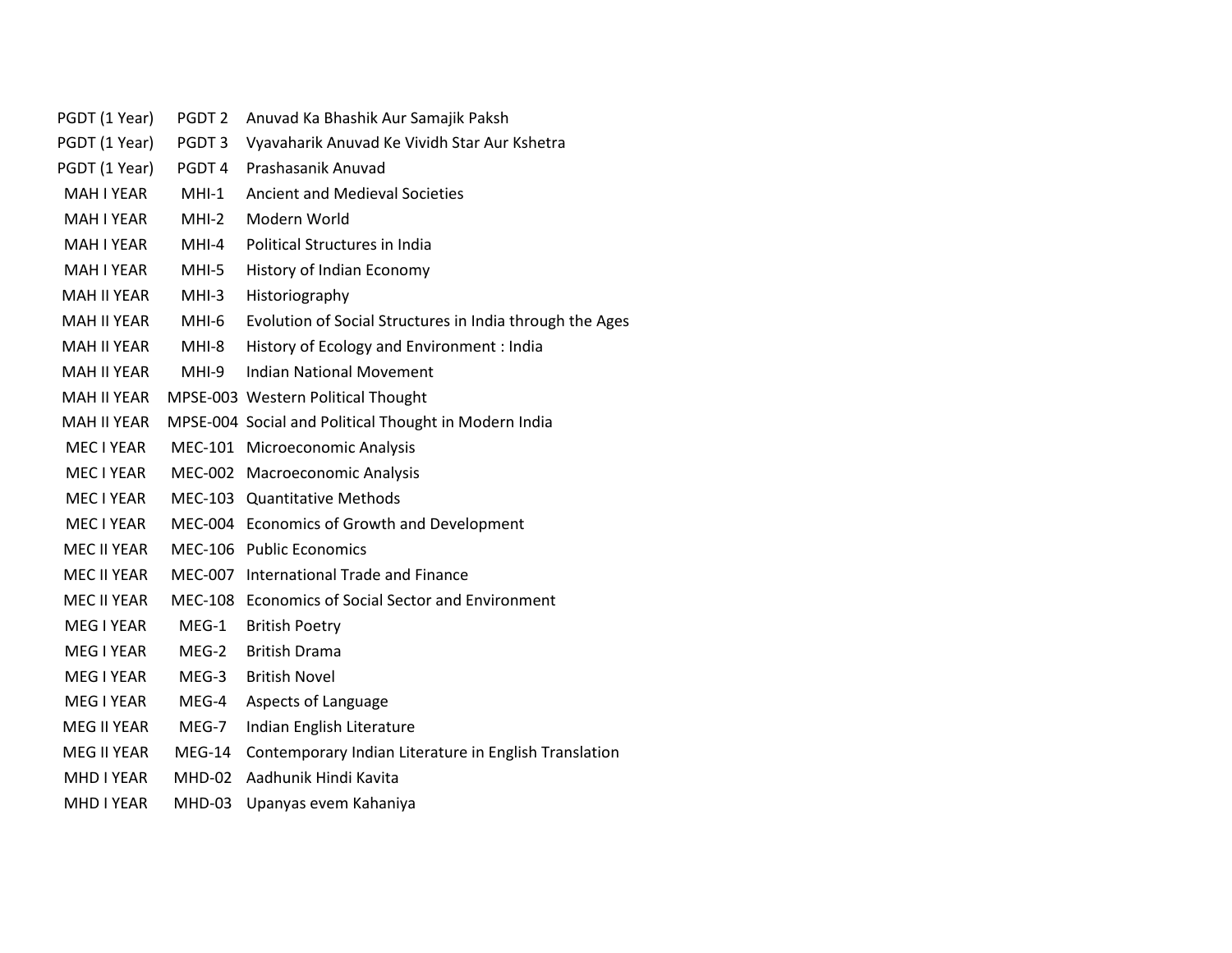| <b>MHD I YEAR</b>                       | MHD-04        | Natak aur Anya Gadya Vidhayen                                                                 |
|-----------------------------------------|---------------|-----------------------------------------------------------------------------------------------|
| <b>MHD I YEAR</b>                       | MHD-06        | Hindi Bhasha or Sahitya ka Etihas                                                             |
| MHD II YEAR                             | MHD-01        | Hindi Kavya 1 (Adi Kavya, Bhakti Kavya evam Riti Kavya)                                       |
| <b>MHD II YEAR</b>                      | MHD-05        | Sahitya Sidhant or Samalochna                                                                 |
| MHD II YEAR                             | <b>MHD-07</b> | Bhasha Vigyan or Hindi Bhasha                                                                 |
| MHD II YEAR                             | $MHD-13$      | Upanyas - Swarup or Vikas                                                                     |
| MHD II YEAR                             | <b>MHD-15</b> | Hindi Upanyaas - 2                                                                            |
| MHD II YEAR                             | <b>MHD-16</b> | Bhartiya Upanyas                                                                              |
| MHD II YEAR                             | <b>MHD-17</b> | Bharat ki chintan paramparaye or dalit sahitye                                                |
| <b>MPA I YEAR</b>                       | MPA-011       | State, Society and Public Administration                                                      |
| <b>MPA I YEAR</b>                       | MPA-012       | <b>Administrative Theory</b>                                                                  |
| <b>MPA I YEAR</b>                       | MPA-013       | <b>Public Systems Management</b>                                                              |
| <b>MPA I YEAR</b>                       |               | MPA-014 Human Resource Management                                                             |
| <b>MPA II YEAR</b>                      |               | MPA-015 Public Policy and Analysis                                                            |
| <b>MPA II YEAR</b>                      | MPA-016       | Decentralisation and Local Governance                                                         |
| MPA II YEAR                             |               | MPA-017 Electronic Governance                                                                 |
| <b>MPA II YEAR</b>                      |               | MPA-018 Disaster Management                                                                   |
| <b>MPA II YEAR</b>                      | MPS-003       | India: Democracy and Development                                                              |
| MPA II YEAR                             |               | MSO-002 Research Methodologies and Methods                                                    |
| <b>MPS I YEAR</b>                       |               | MPS-001 Political Theory                                                                      |
| <b>MPS I YEAR</b>                       |               | MPS-002 International Relations: Theory and Problems                                          |
| MPS I YEAR                              | MPS-003       | India: Democracy and Development                                                              |
| <b>MPS I YEAR</b><br><b>MPS II YEAR</b> | MPS-004       | <b>Comparative Politics: Issues and Trends</b><br>MGPE-007 Non-Violent Movements after Gandhi |
| <b>MPS II YEAR</b>                      |               | MPSE-001 India and the World                                                                  |
| <b>MPS II YEAR</b>                      |               | MPSE-002 State and Society in Latin America                                                   |
| <b>MPS II YEAR</b>                      |               | MPSE-003 Western Political Thought                                                            |
| <b>MPS II YEAR</b>                      |               | MPSE-004 Social and Political Thought in Modern India                                         |
| <b>MPS II YEAR</b>                      |               | MPSE-005 State and Society in Africa                                                          |
| <b>MPS II YEAR</b>                      |               | MPSE-006 Peace and Conflict Studies                                                           |
|                                         |               |                                                                                               |